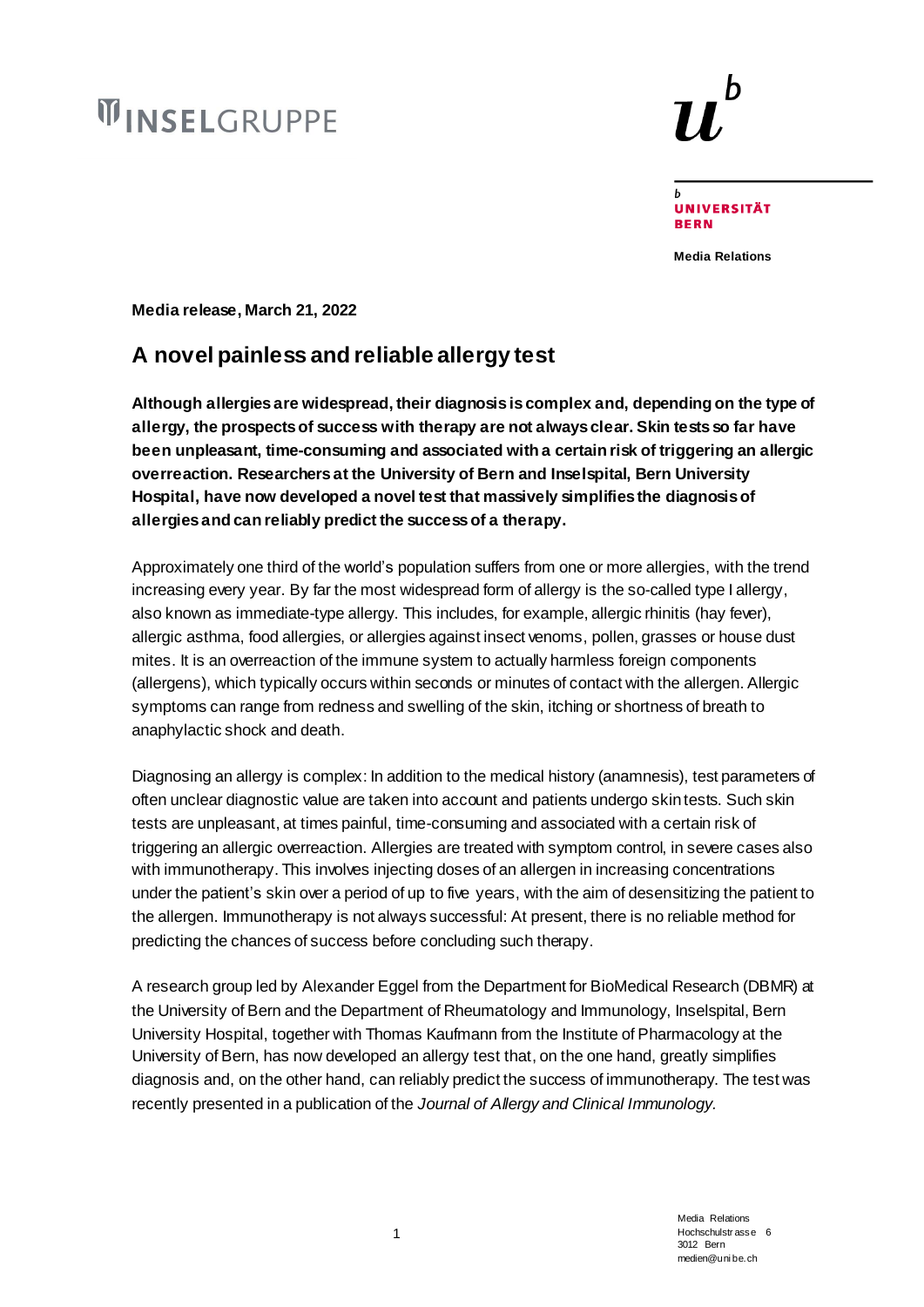# **In vitro mast cells provide unprecedented reliability**

Type I allergy occurs when the body produces immunoglobulin E (IgE) class antibodies in response to allergens. The IgE antibodies are bound by IgE receptors on the surface of specialized immune cells in the body called mast cells. Subsequent contact with the same allergens then leads to activation of the mast cells and therefore to the release of inflammatory mediators such as histamine or leukotrienes, which are responsible for the allergic symptoms.

For their novel allergy test, the researchers led by Alexander Eggel and Thomas Kaufmann have developed a new in vitro cell culture which, with the help of a few molecular biological techniques, can generate almost any desired number of mature mast cells – and this within a few days. These mast cells contain IgE receptors on their surface and behave very similarly to mast cells in the human body when they are exposed to IgE and allergens. In the test, these mast cells are brought into contact with blood serum from allergic individuals – thereby binding the IgE antibodies from the serum to the cells – and then stimulated with the allergens to be tested. At this point, the activation of the cells can be quantified very easily and quickly using so-called flow cytometry. "We were surprised and delighted to see that our mast cells could be activated at almost 100 percent. To our knowledge, there are no comparable cell lines that can be activated so well," explains Alexander Eggel. He adds: "Another important advantage is that the test works with serum, which is very stable and can be stored frozen for a long time, which also allows retrospective tests and studies. In contrast, other comparable tests use whole blood, which cannot be stored and must be processed within hours."

# **High-throughput approach enablesapplication on a larger scale**

In order to be able to perform a large number of tests, the researchers have developed a highthroughput approach in which up to 36 conditions can be measured in a single test tube. This makes possible the testing of either multiple allergens with one blood serum or multiple sera together for the same allergen. "A trained person can already perform about 200 tests per day using this procedure, and the process will be further optimized," clarifies DBMR's Noemi Zbären, lead author of the study.

# **Great potential for various applications**

In addition to the initial diagnosis of allergies, the researchers hope the test will have other major applications. "We are confident that with our test we will be able to measure within a few months after the start of an immunotherapy whether the therapy is effective and to what extent," says Thomas Kaufmann. "This would be an important aid in the decision-making process for the allergologist treating the patient, whether it makes sense to continue the therapy or not." According to the researchers, the test also has great potential for monitoring therapeutic success and the duration of action for new allergy medications in clinical trials, as well as for determining possible allergic reactions and for quality control of food products.

And academic research should not be neglected either. "The new cell line – and already planned modifications to the same – will enable us to address many of the still unanswered questions in allergy research," explains Alexander Eggel.

*This study was funded by the Swiss National Science Foundation SNF and a grant from the Swiss Innovation Agency Innosuisse.*

**Please see the following page for more information.**